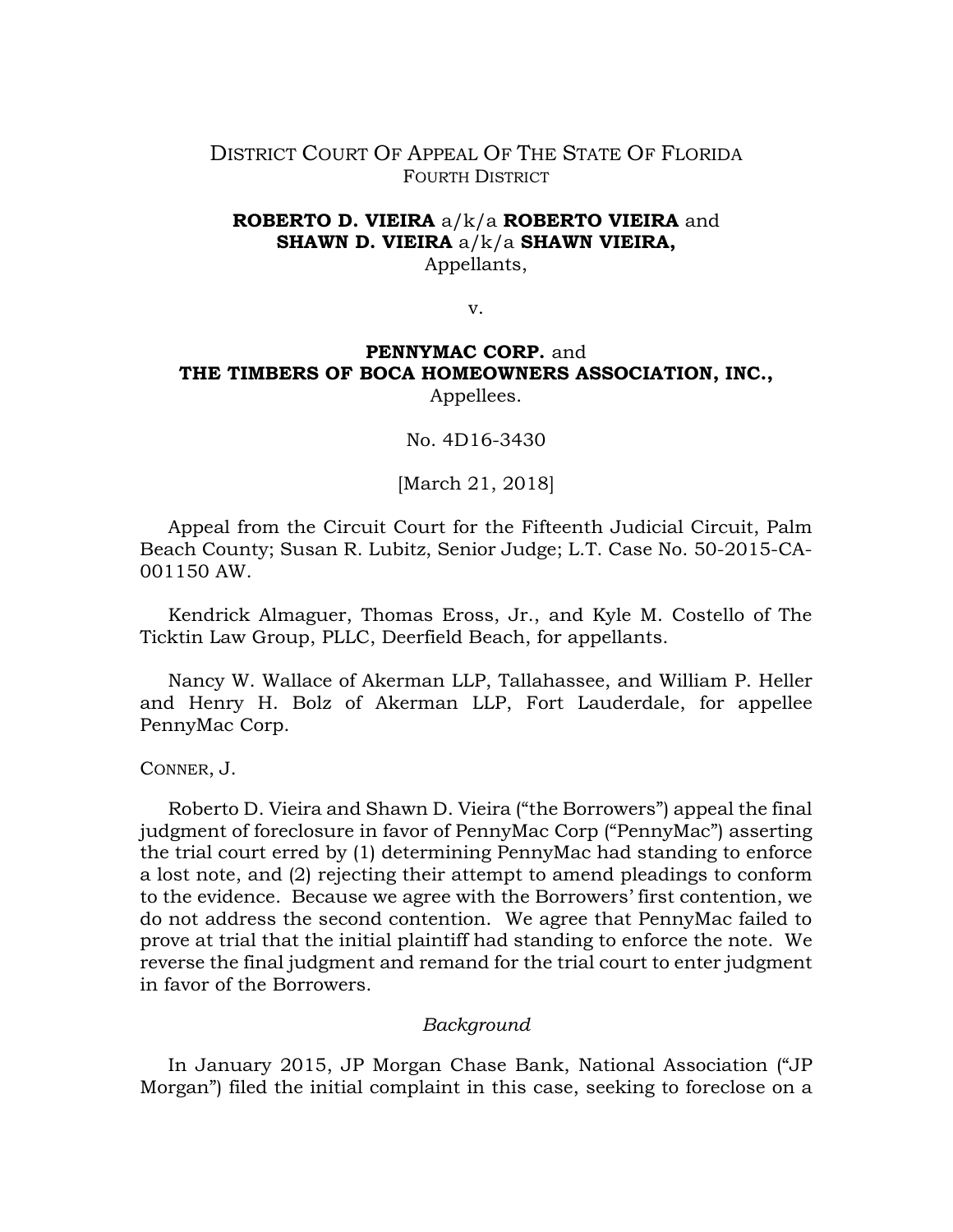note and mortgage given by the Borrowers to Chase Bank USA, N.A. ("Chase Bank"), the original lender. The complaint also sought to reestablish the lost note secured by the mortgage. JP Morgan asserted that although the note was lost, it was entitled to enforce the instrument pursuant to section 673.3091, Florida Statutes (2017). Attached to the complaint was a copy of the note and mortgage. The complaint alleged in part that "Plaintiff will establish the terms and conditions of the subject note in addition to its right to enforce. A lost note affidavit is attached hereto as Exhibit 'A.'" The body of the three-page complaint made no reference to Chase Bank.

The lost note affidavit attached to the complaint stated, in part:

A copy of the original note and, if applicable, allonge(s) is/are attached hereto as Exhibit A.

*The copy does not display endorsements*.

(emphasis added). Exhibit A attached to the lost note affidavit included a copy of the note, but no copy of an allonge was attached.

The Borrowers eventually filed an answer, asserting that JPMorgan lacked standing and failed to fulfill conditions precedent. Subsequently, JP Morgan moved to substitute PennyMac as plaintiff and to change the case style, alleging that JP Morgan assigned the mortgage to PennyMac after the suit was filed, attaching a copy of the recorded assignment. The assignment only transferred the mortgage and not the note. An order was entered substituting PennyMac as the plaintiff.

At trial, PennyMac called two witnesses; one a JP Morgan employee and the other a PennyMac employee. We summarize the testimony that is most pertinent to disposition of this appeal.

The JP Morgan witness testified that Chase Bank was the first loan servicer, JP Morgan was the second servicer, and PennyMac was the current servicer. She testified that the Borrowers were given a notice of assignment, sale and transfer of servicing rights from Chase Bank to JPMorgan. She further testified about the process JP Morgan followed regarding a search for a lost note. According to the witness, JPMorgan was in possession of the note because there was an imaged copy that was uploaded during JP Morgan's servicing of the loan, though she did not recall the specific date of the upload, believing it to be around 2010. Additionally she testified that after reviewing JP Morgan's records and Chase Bank's records, nothing led her to believe that the note could be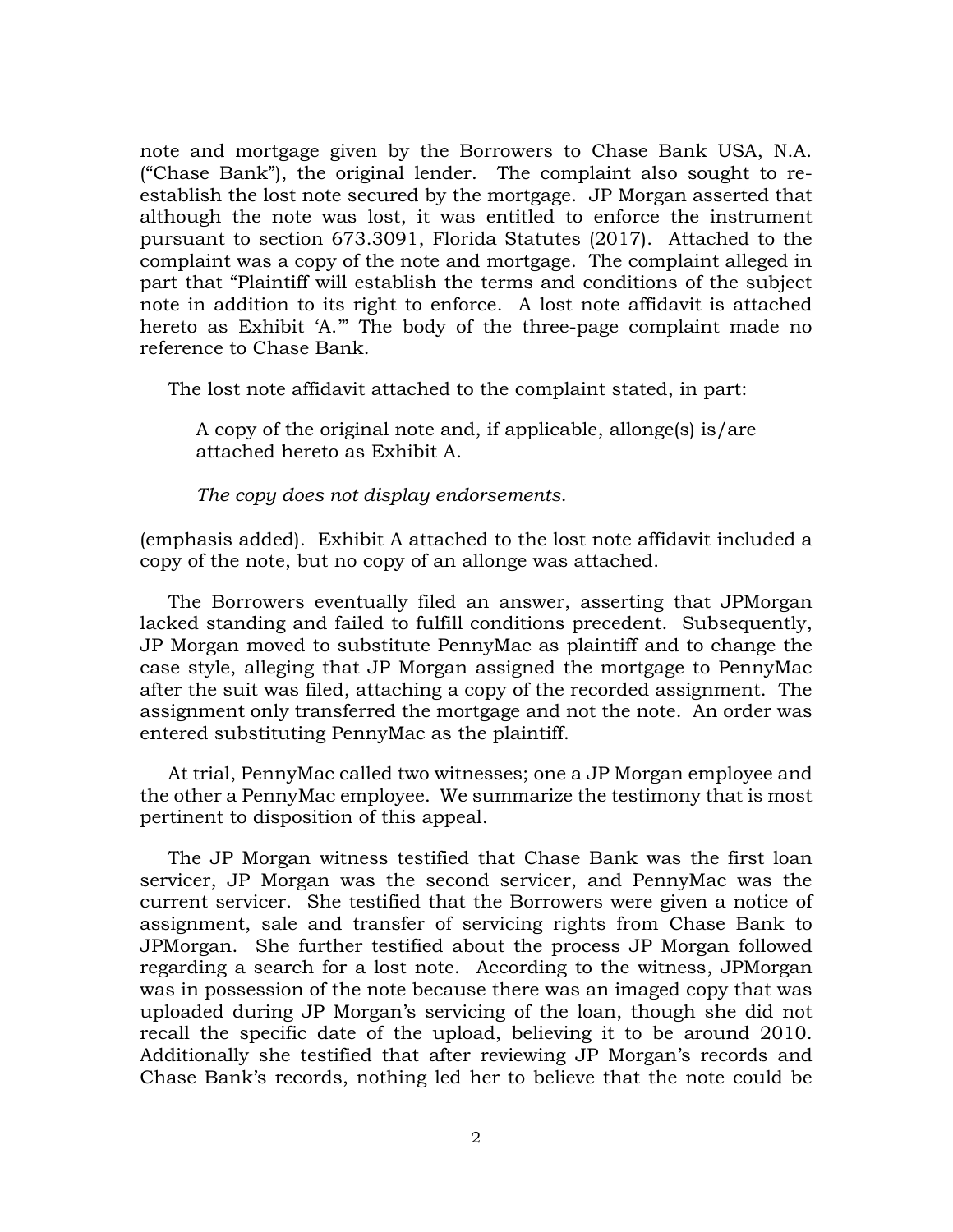reasonably located. She admitted that she did not know the exact date the note was lost.

Through the JP Morgan witness, PennyMac introduced into evidence the original lost note affidavit, a copy of which was attached to the complaint. According to the witness, the affidavit was executed in September 2014 (four months before the complaint was filed). Unlike the copy of the affidavit attached to the complaint, the original affidavit had an original allonge attached to it, stating:

This Allonge is being prepared to evidence the transfer and assignment of ownership of that certain Mortgage Note described above, which was executed in favor of CHASE BANK USA, NA, to the below-named Purchaser. The original of the Mortgage Note has been lost or misplaced by the below-named seller. A copy of the fully-executed Mortgage Note is attached to that certain Lost Note affidavit dated SEPTEMBER 18, 2014 executed by the Seller.

The allonge was undated and contained a signature by a JP Morgan representative, but no signature by a Chase Bank representative. The JP Morgan witness could not say when the allonge was executed or when it was imaged into any system.

Through the JP Morgan witness, PennyMac also introduced into evidence the assignment of mortgage from JP Morgan to PennyMac.

PennyMac's witness testified that when PennyMac acquired servicing rights, the prior servicer, JP Morgan, sent all loan records. She further testified that the Borrowers' loan was part of a Purchase of Servicing Agreement ("PSA"), which governed how PennyMac serviced the loan. The PSA indicated that the Borrowers' loan was part of a pool of loans for which PennyMac purchased the servicing rights from JP Morgan in January 2015.

At the conclusion of the evidence, the trial court denied the Borrowers' motion for involuntary dismissal on the issue of standing. A final judgment was entered against the Borrowers, after which the Borrowers gave notice of appeal.

#### *Analysis*

The standard of review of whether the trial court's factual findings are legally sufficient to establish standing is a question of law subject to *de novo* review. *Elman v. U.S. Bank*, *N.A.*, 204 So. 3d 452, 454 (Fla. 4th DCA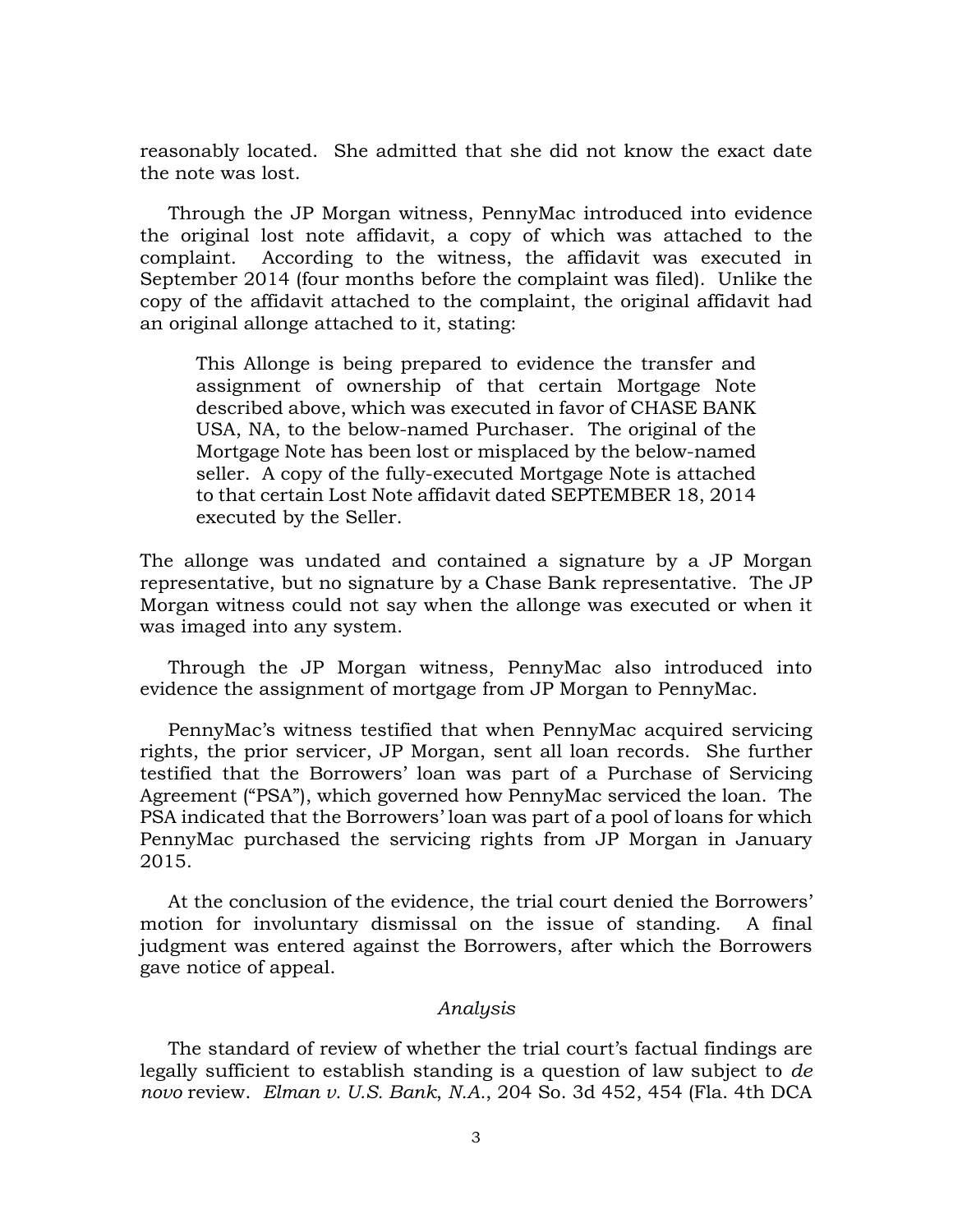2016). A trial court's factual findings are reviewed for competent substantial evidence. *Id.* at 455; *Jasser v. Saadeh*, 91 So. 3d 883, 884 (Fla. 4th DCA 2012) (quoting *Acoustic Innovations, Inc. v. Schafer*, 976 So. 2d 1139, 1143 (Fla. 4th DCA 2008)) (reciting that judgment entered after a nonjury trial is reviewed for competent, substantial evidence). "When reviewing a judgment rendered after a nonjury trial, the trial court's findings of fact come to the appellate court with a presumption of correctness and will not be disturbed unless they are clearly erroneous." *State Tr. Realty, LLC v. Deutsche Bank Nat'l Tr. Co. Ams*., 207 So. 3d 923, 925 (Fla. 4th DCA 2016) (quoting *Stone v. BankUnited*, 115 So. 3d 411, 412 (Fla. 2d DCA 2013)).

Because it was substituted as plaintiff after suit was filed, PennyMac had to prove at trial that JP Morgan had standing when the initial complaint was filed, as well as its own standing when the final judgment was entered. *Lamb v. Nationstar Mortg.*, *LLC*, 174 So. 3d 1039, 1040 (Fla. 4th DCA 2015). Throughout the proceedings below, the note was lost. Thus, PennyMac had to prove standing and the right to enforce the note, using section 673.3091, Fla. Stat. (2017). Section 673.3091(1)(a), requires in part that "[t]he person seeking to enforce the instrument was *entitled to enforce the instrument when loss of possession occurred, or has directly or indirectly acquired ownership of the instrument from a person who was entitled to enforce the instrument when loss of possession occurred*." (emphasis added).

Standing may be established by possession of the note specially indorsed to the plaintiff or indorsed in blank. *Peoples v. Sami II Tr. 2006- AR6*, 178 So. 3d 67, 69 (Fla. 4th DCA 2015); § 673.2031(1), Fla. Stat. (2017) ("An instrument is transferred when it is delivered by a person other than its issuer for the purpose of giving to the person receiving delivery the right to enforce the instrument."); § 673.2031(2), Fla. Stat. ("Transfer of an instrument, whether or not the transfer is a negotiation, vests in the transferee any right of the transferor to enforce the instrument, including any right as a holder in due course . . . ."). A plaintiff may also prove standing "through evidence of a valid assignment, proof of purchase of the debt, or evidence of an effective transfer." *Stone*, 115 So. 3d at 413 (quoting *BAC Funding Consortium Inc. ISAOA/ATIMA v. Jean-Jacques*, 28 So. 3d 936, 939 (Fla. 2d DCA 2010)). That is because "if an instrument is transferred for value and the transferee does not become a holder because of lack of indorsement by the transferor, the transferee has a specifically enforceable right to the unqualified indorsement of the transferor . . . ." § 673.2031(3), Fla. Stat.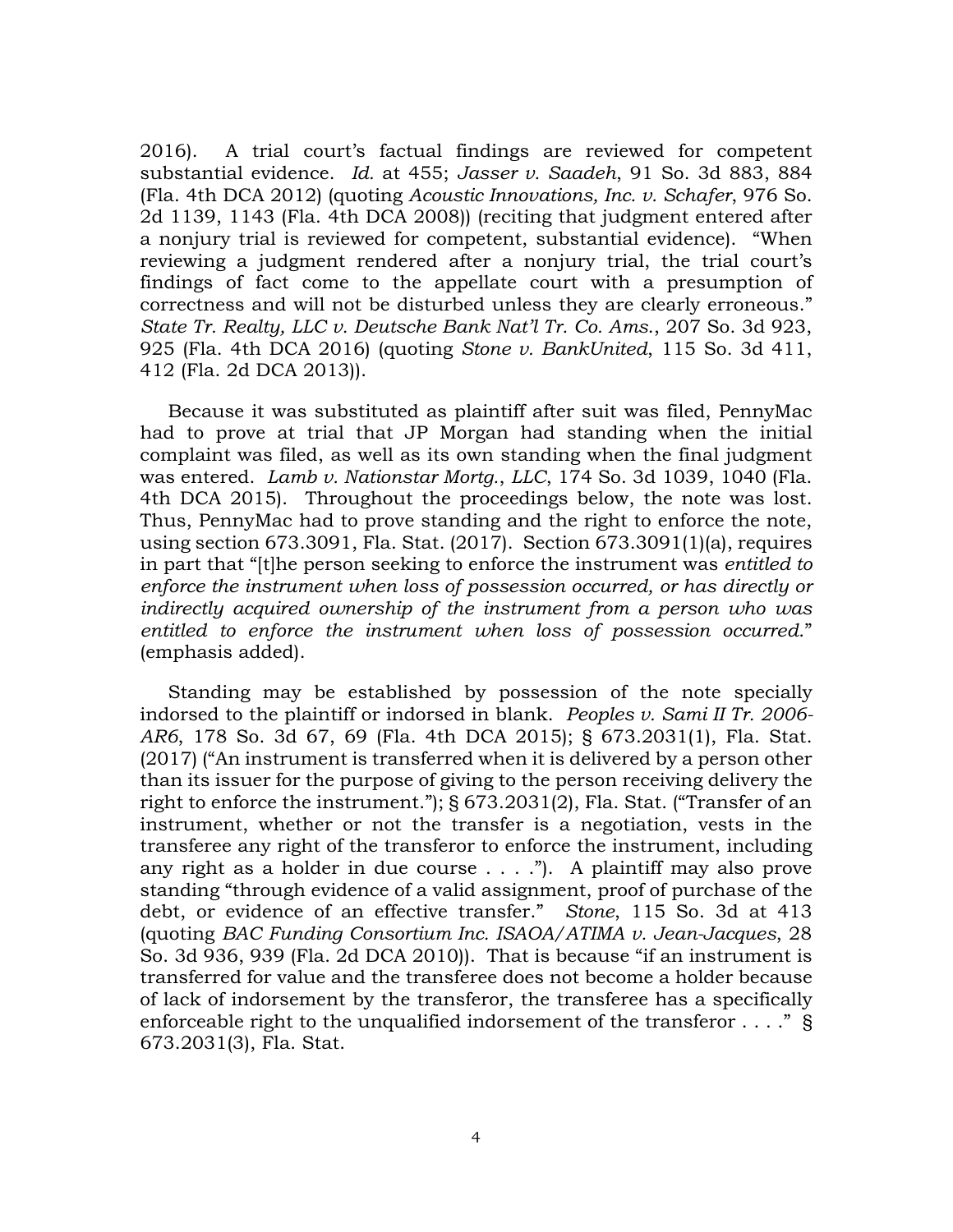In this case, the original lender and payee of the note was Chase Bank. Although the parties make various arguments and counter-arguments regarding standing, we perceive the critical issue to be whether sufficient proof was presented at trial to show that Chase Bank transferred the note to JP Morgan, the original plaintiff, prior to suit being filed.

The Borrowers contend on appeal that PennyMac failed to prove that JP Morgan had standing to foreclose when it filed suit. More specifically, the Borrowers argue that PennyMac did not produce substantial competent evidence that JP Morgan was in possession of the allonge at the inception of the case. They point out that the allonge was not attached to the complaint when it was filed; instead, the allonge appeared at trial with no dates of creation on its face. Moreover, PennyMac's witness could not offer evidence that the allonge was created or executed prior to the filing of the complaint.

Additionally, the Borrowers argue there was no proof of transfer of the note from Chase Bank to JP Morgan. The allonge did not contain an indorsement from Chase Bank, and it was not signed by a representative of Chase Bank. The assignment of mortgage entered into evidence only transferred the mortgage and not the note. The Borrowers also assert that the notice of transfer or sale of servicing rights was not an effective transfer of the note.

Addressing the issue of standing at the inception of the suit, PennyMac contends on appeal that it presented sufficient evidence to prove that JP Morgan's authority to enforce the note derived from its status as a nonholder in possession of the note with the rights of a holder at the time of the loss. PennyMac acknowledges that its contention is based on "multitiered evidence" of transfer of the note by Chase Bank. It begins the analysis with the assertion that the evidence showed that Chase Bank and JP Morgan are "related entities." PennyMac argues that the allonge memorialized the transfer of the note from Chase Bank to JP Morgan. It further asserts that to agree with the Borrowers' position would require the absurd inference that JP Morgan made a six-figure sale of the note to PennyMac without authority from Chase Bank, a related entity that used the same address in the public records.

Additionally, PennyMac argues that despite case law to the contrary, the assignment of the mortgage alone, without the inclusion of the note, bolsters the proof that JP Morgan had standing at the inception of the suit. For this argument, PennyMac relies on section 701.01, Florida Statutes (2017). Finally, PennyMac argues that the evidence of escrow advances corroborate JP Morgan's standing.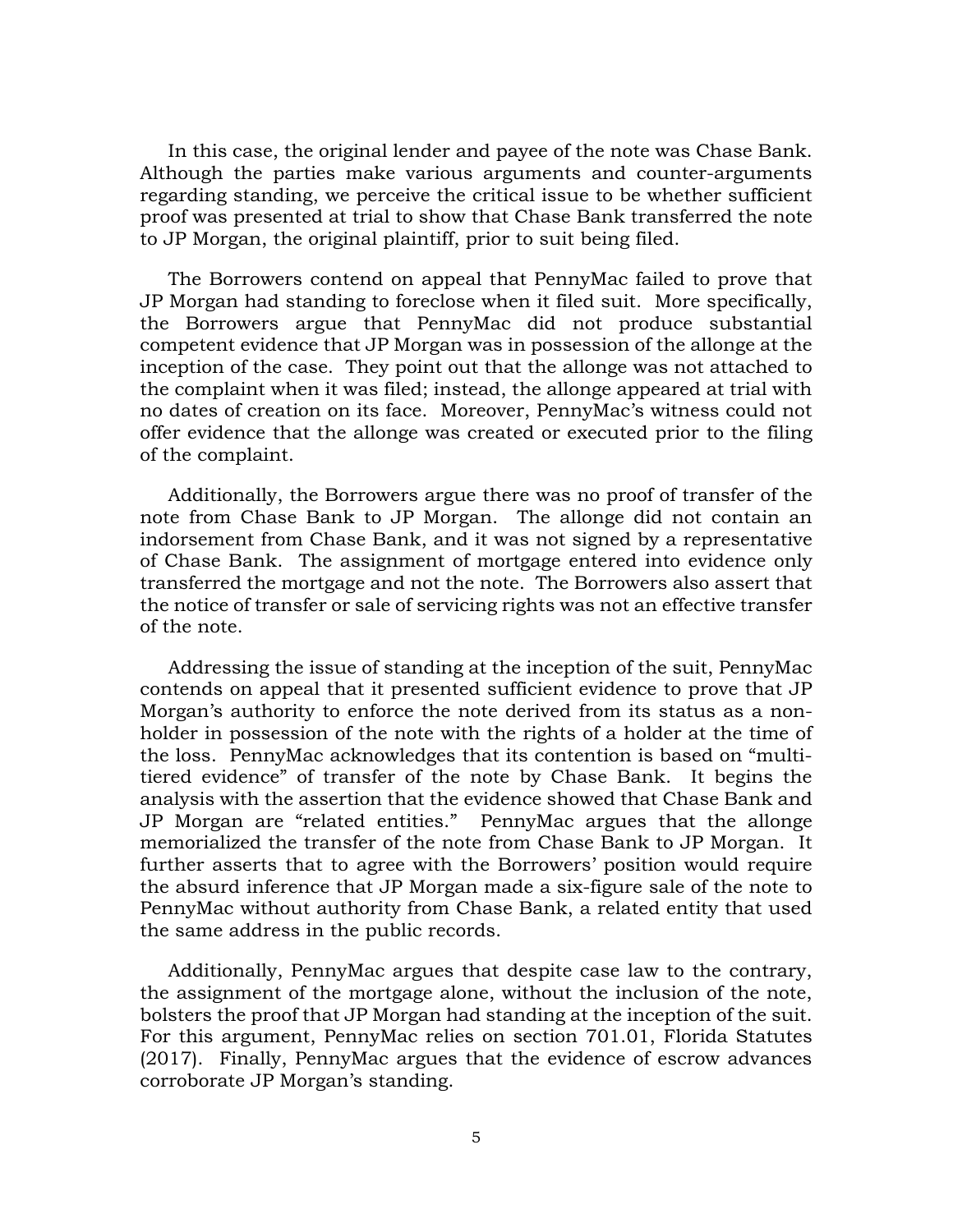However, there are problems with PennyMac's "multi-tiered evidence" arguments. First, it is unclear in what way Chase Bank and JP Morgan are "related entities." No evidence was presented that JP Morgan and Chase Bank merged or that Chase Bank was completely bought out by JP Morgan. As we have made clear in the past, separate corporate entities, even parent and subsidiary entities, are legally distinct entities. *See Wright v. JPMorgan Chase Bank, N.A.*, 169 So. 3d 251, 251–52 (Fla. 4th DCA 2015) (noting a parent corporation and its wholly-owned subsidiary are separate and distinct legal entities and a parent corporation cannot exercise the rights of the subsidiary corporation); *see also Houk v. PennyMac Corp.*, 210 So. 3d 726, 734 (Fla. 2d DCA 2017) (noting a conflict of allegations between affidavits and the complaint where the affidavits alleged PennyMac Loan Services, LLC was the servicer and the complaint alleged PennyMac Corp. was the servicer). There was no explicit testimony or other evidence that Chase Bank sold or equitably transferred the note to JP Morgan.

Additionally, PennyMac cites no case law in support of its argument that the assignment of mortgage (without an assignment of the note) bolsters the proof that JP Morgan had standing at the inception of the suit. Instead, PennyMac cites to section 701.01, which provides:

Any mortgagee may assign and transfer any mortgage made to her or him, and the person to whom any mortgage may be assigned or transferred may also assign and transfer it, and that person or her or *his assigns or subsequent assignees may lawfully have*, take and pursue *the same means and remedies which the mortgagee may lawfully have*, take or pursue for the foreclosure of a mortgage and for the recovery of the money secured thereby.

(emphases added). However, although the statute makes clear that an assignee has the "same means and remedies the mortgagee may lawfully have," we have previously held that "[t]he mortgage follows the assignment of the promissory note, but an assignment of the mortgage without an assignment of the debt creates no right in the assignee." *Tilus v. AS Michai LLC*, 161 So. 3d 1284, 1286 (Fla. 4th DCA 2015) (citing *Bristol v. Wells Fargo Bank, Nat'l Ass'n*, 137 So. 3d 1130, 1133 (Fla. 4th DCA 2014)); *see also Lamb*, 174 So. 3d at 1041 ("A bank does not have standing to foreclose where it relies on an assignment of the mortgage only."). Therefore, we disagree with PennyMac's assertion that the assignment of mortgage alone, without a transfer of the note, establishes that JP Morgan had standing at the inception of the suit.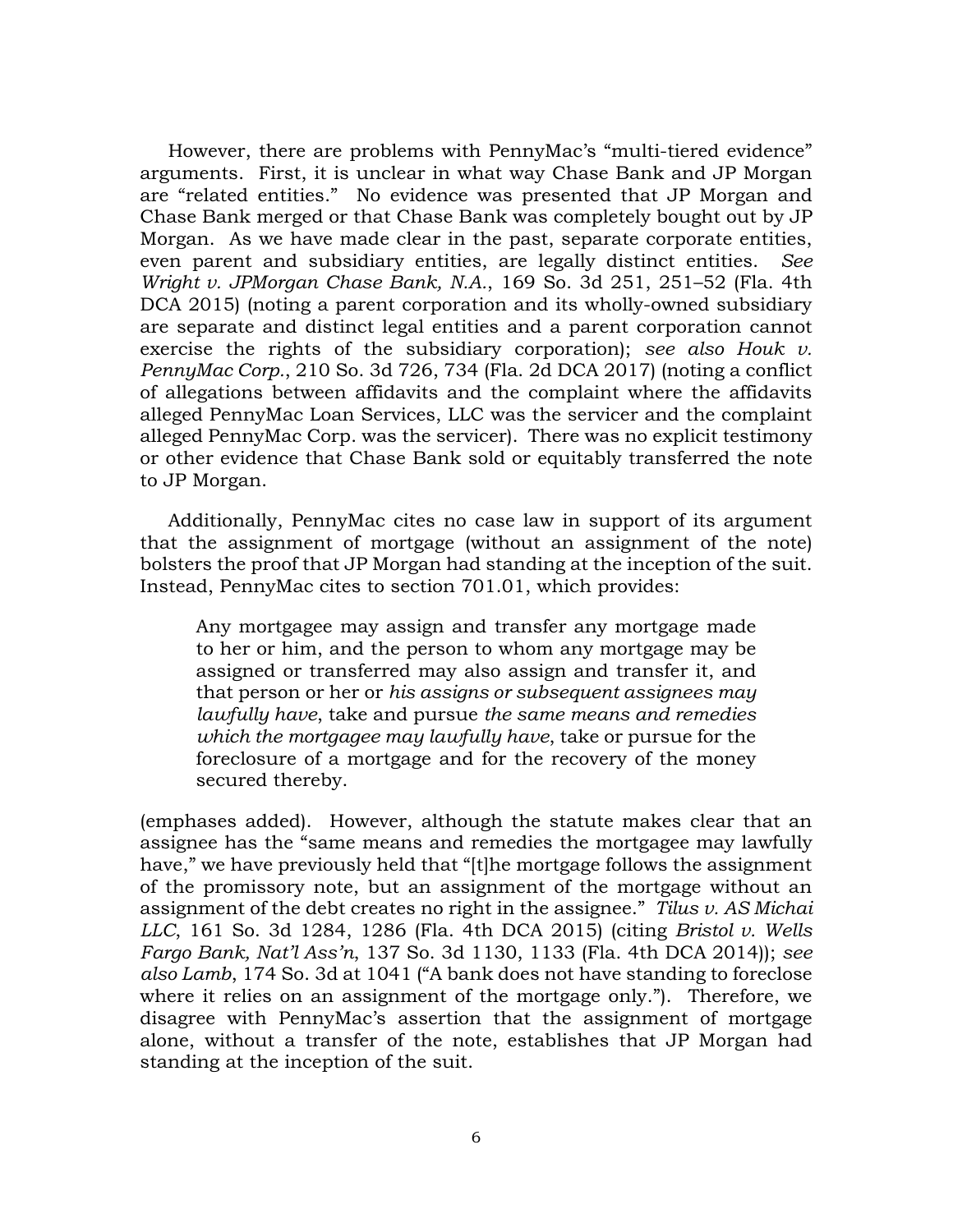PennyMac's argument that the allonge memorialized the transfer of the note from Chase Bank to JP Morgan reveals the biggest flaw in PennyMac's contention that JP Morgan had standing at the inception of the suit. The major stumbling block is that the allonge was signed by a representative of JP Morgan, and there is no signature on the document by Chase Bank. Section 673.2041, Florida Statutes (2017), clearly requires a signature by the current note holder to constitute an indorsement and transfer of the note to another payee or bearer. § 673.2041, Fla. Stat. ("The term 'indorsement' means a signature . . . for the purpose of negotiating the instrument [or] restricting payment of the instrument."). We have previously said, "[t]o transfer a note, there must be an indorsement, which itself *must* be 'on [the] instrument' or on 'a paper affixed to the instrument.'" *Jelic v. BAC Home Loans Servicing, LP*, 178 So. 3d 523, 525 (Fla. 4th DCA 2015)(second alteration in original)(emphasis added)(quoting § 673.2041(1), Fla. Stat.).

Next, in support of its argument that evidence of escrow advances corroborates JP Morgan's standing, PennyMac cites *Peuguero v. Bank of America, N.A.*, 169 So. 3d 1198 (Fla. 4th DCA 2015), where we said that a foreclosure plaintiff paying taxes and fees associated with the mortgaged property prior to suit is "a noteworthy factor in determining standing, as financial institutions are not known to incur expenses on behalf of properties for which they do not hold an interest." *Id.* at 1202. However, our statement was in the context of facts where the lender originating the loan signed an indorsement to Countrywide Bank, the entity which filed the foreclosure suit. *Id.* at 1200. After suit was filed, Bank of America was substituted as plaintiff on the contention that Countrywide Bank merged into Bank of America. *Id.* In other words, we viewed the evidence of advanced fees as corroboration of more direct evidence of transfer of the note. *Id.* at 1202. We never held that such evidence, standing alone, would be sufficient to establish standing. In this case, there is no other more direct evidence of a transfer of the note for the evidence of the escrow advances to corroborate.

Finally, the remaining testimonial and documentary "multi-tiered evidence" discussed in PennyMac's brief does not demonstrate that JP Morgan had standing at the inception of the suit. As discussed above, neither of PennyMac's witnesses directly testified about the transfer of the note from Chase Bank to JP Morgan. Instead, the witness testimony referred a few times to Chase Bank and JP Morgan as "Chase entities." Likewise, the notice of sale and transfer of servicing rights, loan acquisition screenshots, and lost note affidavit do not constitute direct or circumstantial evidence of the transfer of the note from Chase Bank to JP Morgan.